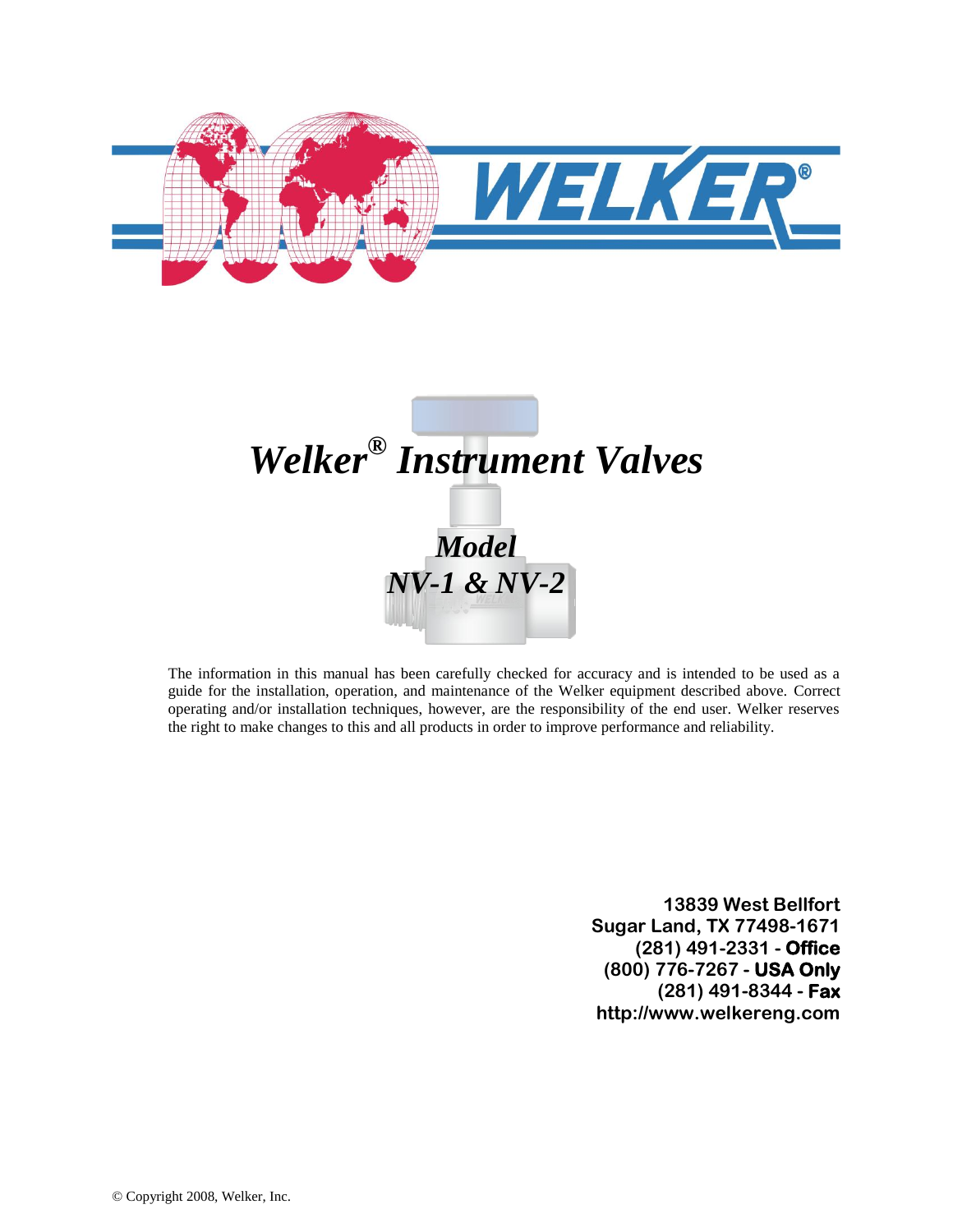|     | <b>GENERAL</b>                      |   |
|-----|-------------------------------------|---|
| 1.1 | <b>INTRODUCTION</b>                 | 3 |
| 1.2 | <b>SPECIFICATIONS</b>               | 3 |
| 1.3 | <b>DIAGRAM</b>                      | 4 |
| 2.  | <b>INSTALLATION &amp; OPERATION</b> |   |
| 2.1 | <b>GENERAL</b>                      | 5 |
| 2.2 | <b>VALVE INSTALLATION</b>           | 5 |
| 2.3 | <b>VALVE OPERATION</b>              | 5 |
| 3.  | <b>MAINTENANCE</b>                  |   |
| 3.1 | <b>GENERAL</b>                      | 6 |
| 3.2 | <b>VALVE MAINTENANCE</b>            |   |

Welker®, Welker Jet®, and WelkerScope® are Registered Trademarks owned by Welker, Inc.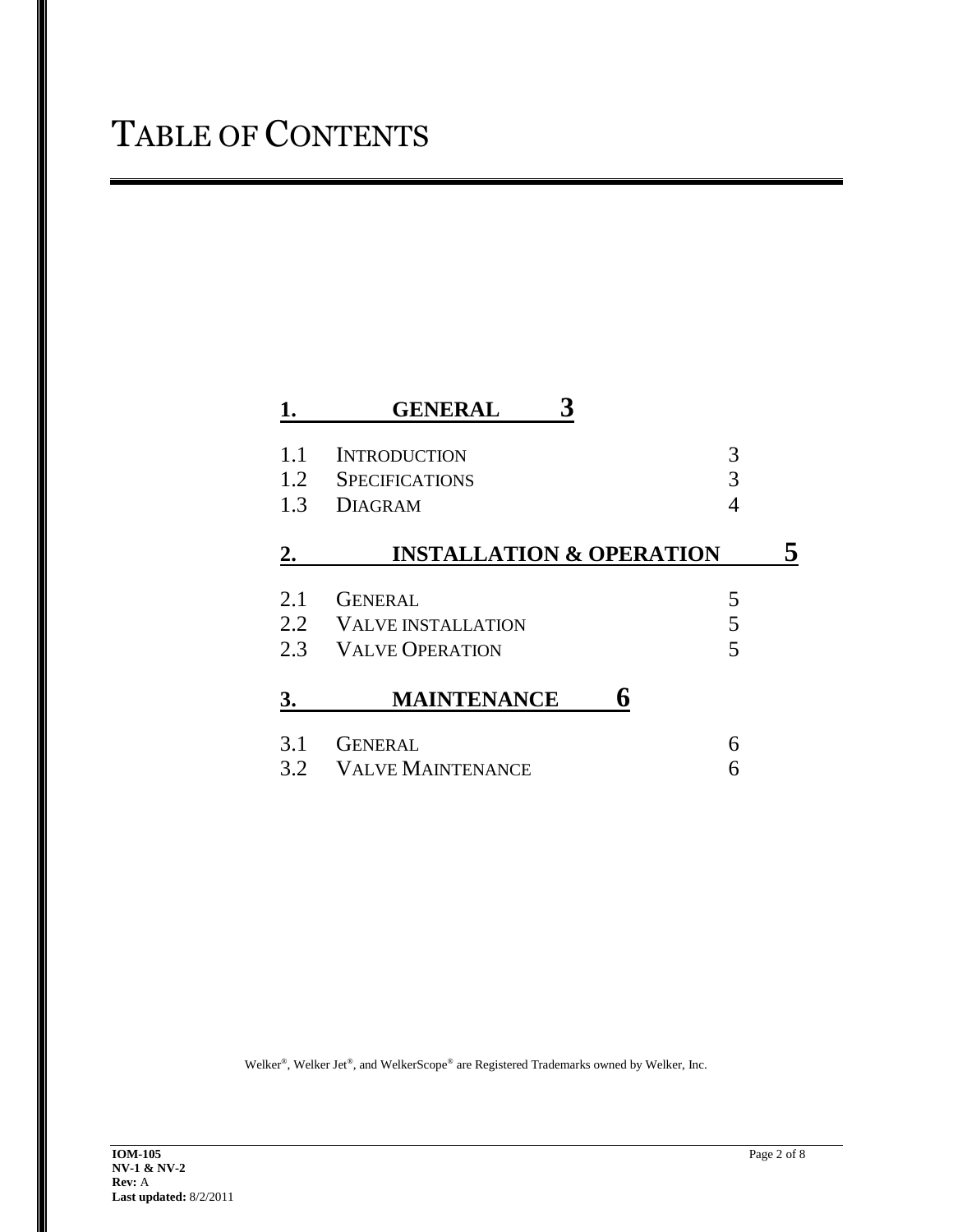## **SPECIFICATIONS**

### 1. GENERAL

#### 1.1 INTRODUCTION

We appreciate your business and your choice of Welker products. The installation, operation, and maintenance liability for this product becomes that of the purchaser at the time of receipt. Reading the applicable *Installation, Operation, and Maintenance (IOM) Manual* prior to installation and operation of this equipment is required for a full understanding of its application and performance prior to use.\*

If you have any questions, please call 1-800-776-7267 in the USA or 1-281-491-2331.



\*The following procedures have been written for use with standard Welker parts and equipment. Assemblies which have been modified may have additional requirements and specifications that are not listed in this manual.\*

#### 1.2 SPECIFICATIONS



The specifications listed in this Section are generalized for this equipment. Welker can modify the equipment according to your company's needs. However, please note that **\*the specifications may vary depending on the customization of your product.**

| General                      |                                                                      |  |  |
|------------------------------|----------------------------------------------------------------------|--|--|
| Products                     | Gases/Liquids                                                        |  |  |
| Materials of<br>Construction | 316 Stainless Steel, Aluminum, Viton®<br>and PTFE (others available) |  |  |
| Connections:                 | $\frac{1}{4}$ " NPT connections in MM, MF, or FF<br>configurations   |  |  |
| Pressure Rating:             | $6,000$ psi                                                          |  |  |
| Temperature<br>Rating:       | $-20^{\circ}$ F to $+400^{\circ}$ F                                  |  |  |
| Flow Coefficients:           | $C_V$ for NV-1 is .182                                               |  |  |
|                              | $C_V$ for NV-2 is .290                                               |  |  |

#### 1.3 DIAGRAM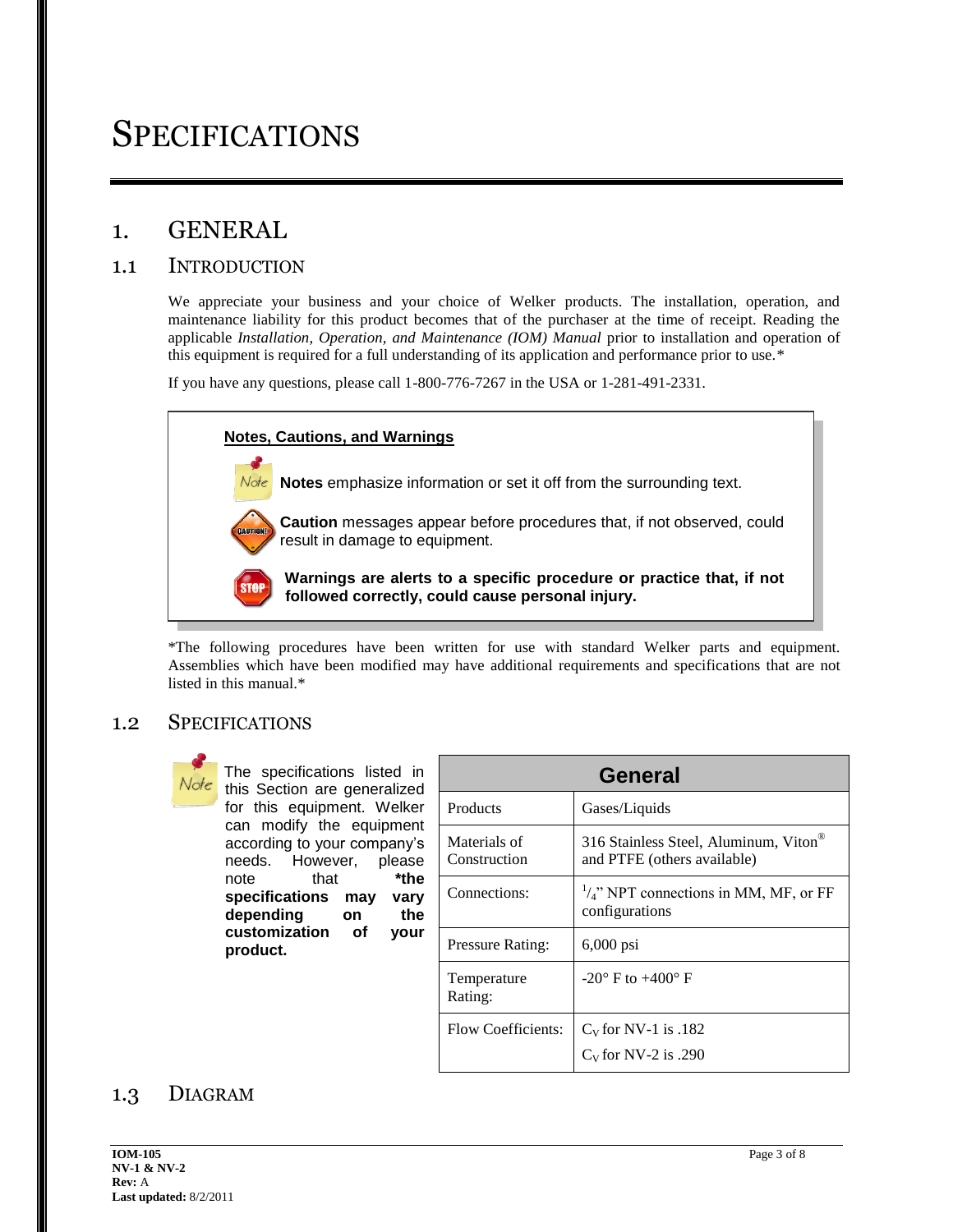# **SPECIFICATIONS**

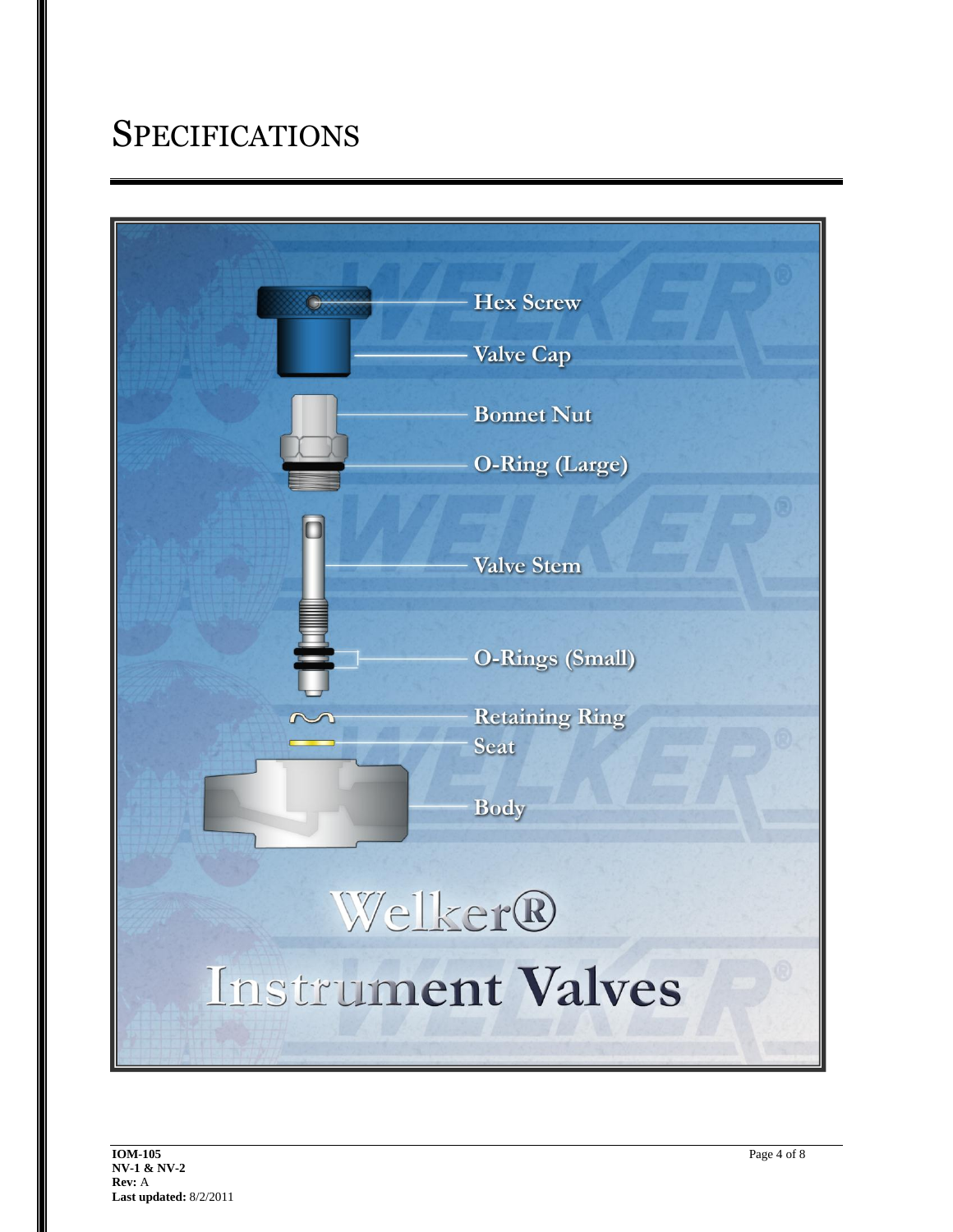# INSTALLATION & OPERATIONS

### 2. INSTALLATION INSTRUCTIONS

#### 2.1 GENERAL

After unpacking the unit, check it for compliance and for any damages which may have occurred during shipment.



Claims for damages caused during shipping must be initiated by the receiver and directed to the shipping carrier. Welker is not responsible for any damages caused from mishandling by the shipping company.



When sealing fittings with PTFE tape, refer to the proper sealing instructions for the tape used.

#### **Recommended Tools**

It would be advisable to have the following tools available for installation of the unit; however, tools used will vary depending on model.

- PTFE tape
- Adjustable wrench



#### 2.2 VALVE INSTALLATION

#### *1. Tighten fittings.*

Welker Instrument Valves (NV-1  $\&$  NV-2) are available with male or female fittings on either opening of the body. Tighten the fittings on either the valve body or the application, sealing the male fittings with PTFE tape.

*2. Check for leaks.*

#### 2.3 VALVE OPERATION

#### *1. Open and close the valve.*

Turn the valve cap counterclockwise to open, and clockwise to close.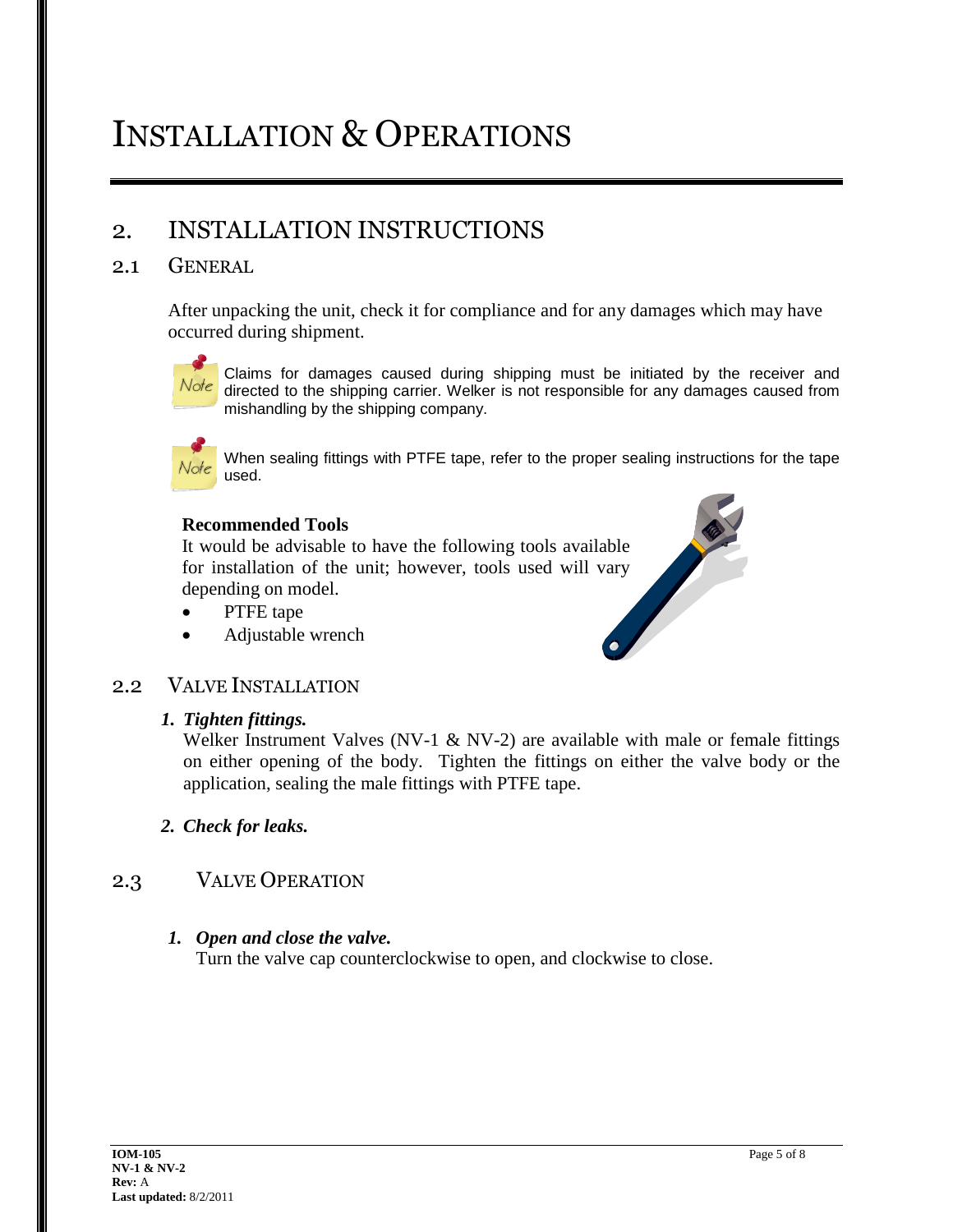## MAINTENANCE

### 3. MAINTENANCE INSTRUCTIONS

#### 3.1 GENERAL



**We recommend that the unit have a bi-annual maintenance under normal operating**  Note conditions. In the case of severe service, dirty conditions, excessive cycling **usage, or other unique applications that may subject the equipment to unpredictable circumstances, a more frequent maintenance schedule may be appropriate.**

#### **Recommended Tools**

It would be advisable to have the following tools available for maintenance of the unit; however, tools used will vary<br>depending on model.<br>• PTFE tape<br>• Adjustable wrench<br>• Seal kit<br>•  $\frac{1}{8}$  hex wrench<br>• T depending on model.

- PTFE tape
- Adjustable wrench
- Seal kit
- $\bullet$  $\frac{1}{8}$  hex wrench
- Lubricant anti-seize for threads
- Lubricant -silicone for seals & O-rings
- Pointed instrument for seat removal

#### 3.2 VALVE MAINTENANCE

#### *Refer to diagram on page 4.*

- **1.** Using an adjustable wrench, loosen and remove the valve from the application.
- **2.** Using a  $\frac{1}{8}$  hex wrench, loosen the hex screw and remove the valve cap.
- **3.** Using an adjustable wrench, loosen and remove the bonnet nut from the body.
- **4.** Use a pointed instrument to carefully pick the seat and retaining ring out of the valve body.



**Take care not to scratch the threads or the seating surface inside the body. Scratches on the surface or seals could cause the valve to leak.**

- **5.** Replace the seat and retaining ring.
- **6.** Grasp the top of the valve stem, and turn the bonnet nut clockwise until the valve stem comes out of the bottom of the bonnet nut.

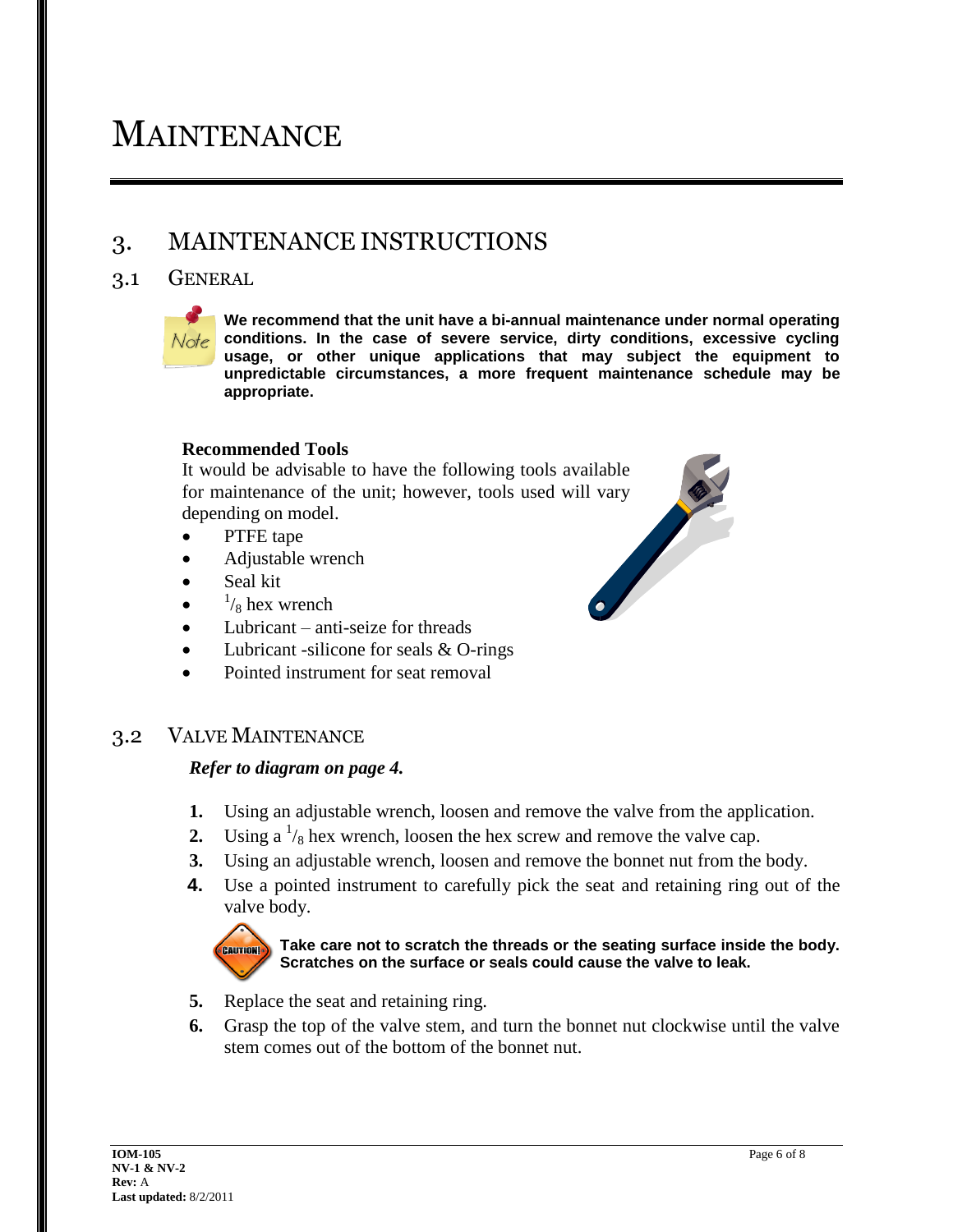## MAINTENANCE

### 3.2 VALVE MAINTENANCE (CONTINUED)

**7.** Remove and replace the two small O-rings. Be careful not to overstretch, cut, tear, or twist the O-rings when rolling them over the end of the stem and into place.



**New seals supplied in spare parts kits are not lubricated. They should be lightly coated with lubrication grease (silicone grease or other) before they are installed into the equipment. This helps in the installation of the seals while reducing the risk of damage when positioning them on the parts.** 

- **8.** Lightly grease the threads on the valve stem with anti-seize lubricant for threads.
- **9.** Remove and replace the large O-ring on the bonnet nut. Be careful not to overstretch, cut, tear, or twist the O-ring when rolling it over the threads and into place.
- **10.** Slide the top of the valve stem back up through the bottom of the bonnet nut.
- **11.** Turn the bonnet nut counterclockwise, until it will no longer turn, and the valve stem is all the way up. (See Figure 1). Failure to perform this step completely will likely result in a leak.
- **12.** Thread the bonnet nut back into the valve body, and tighten with an adjustable wrench.
- **13.** Replace the valve cap onto the valve stem, making sure the hex screw is aligned with the etched out portion of the valve stem.
- **14.** Replace the valve using the installation instructions in Section 2.